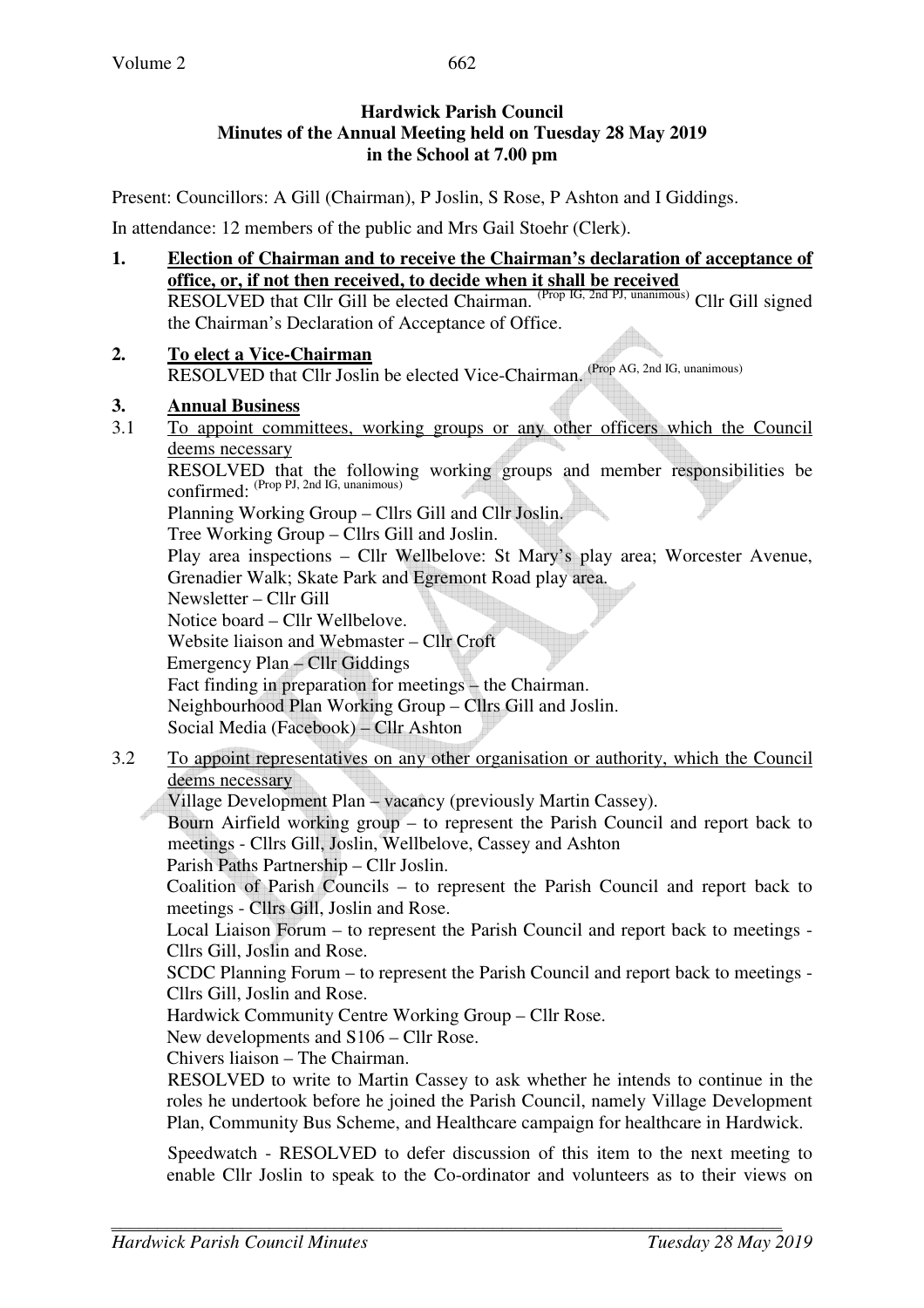663

whether this is a Parish Council or community group as this may have implications for the reclaim of VAT on the recent camera purchase and whether the Parish Council has bought them the camera or loans it to them.

Liaison with other groups and organisations– Cllr Ashton (Prop AG, 2nd PJ, unanimous)

3.3 Annual Review Standing Orders, Financial Regulations, Risk Assessment and other policies review

RESOLVED that there should be no changes at this time. (Prop PJ, 2nd AG, unanimous)

#### **Open public session including reports from the County and District Councillors**

The previously circulated reports from the County and District Councillors were read and summarised by the Chairman in their absence.

County Cllr Nieto's request for the Parish Council to nominate roads and footpaths in need of work was noted.

RESOLVED to ask County Cllr Nieto for more information on Green Initiatives which is to be an agenda item for the next meeting.

#### **4. To approve apologies for absence**

Apologies were received from Cllrs Croft (out of parish) and Wellbelove (out of parish), County Cllr Lina Nieto, and District Cllr Grenville Chamberlain

#### **5. Declaration of interests**

5.1 To receive declarations of interests from councillors on items on the agenda and details of dispensations held

Cllr Rose declared a personal interest in item 9.2 as a member of HSSC, and in item 10.1.1 (Land to rear of Hall Drive) as a friend of the applicant.

Cllrs Giddings and Ashton declared an interest in item 9.2 as members of HSSC.

5.2 To receive written and grant any requests for dispensation as appropriate for items on this agenda

None.

#### **6. To approve the minutes of the previous meeting on 23 April**

 RESOLVED that the minutes of the meeting on 23 April be approved and signed by the Chairman as a true record. (Prop PJ, 2nd IG, unanimous)

## **7. To consider resolutions from the Annual Parish Meeting, any applications for funding and the APM's recommendation**

There were no resolutions.

Funding applications were awaited and this item was deferred to a future meeting.

 On a proposition by the Chairman, the order of business was varied to take item 10.1.3 next.

At 7.44 pm, the meeting was adjourned to enable residents to comment.

Residents outlined their objections to the application for 31 Cambridge Road.

A resident highlighted the covenant on the fence, the access over Parish Council land, the loss of amenity land and overlooking by a two storey building.

 It was observed that there had been a material change in that the plans were now for a single storey bungalow. The estate agent was advertising the property for sale as having planning permission for a bungalow.

 The resident urged the Parish Council to respond with the same objections as before. Correspondence with residents including a petition had been received by the Council.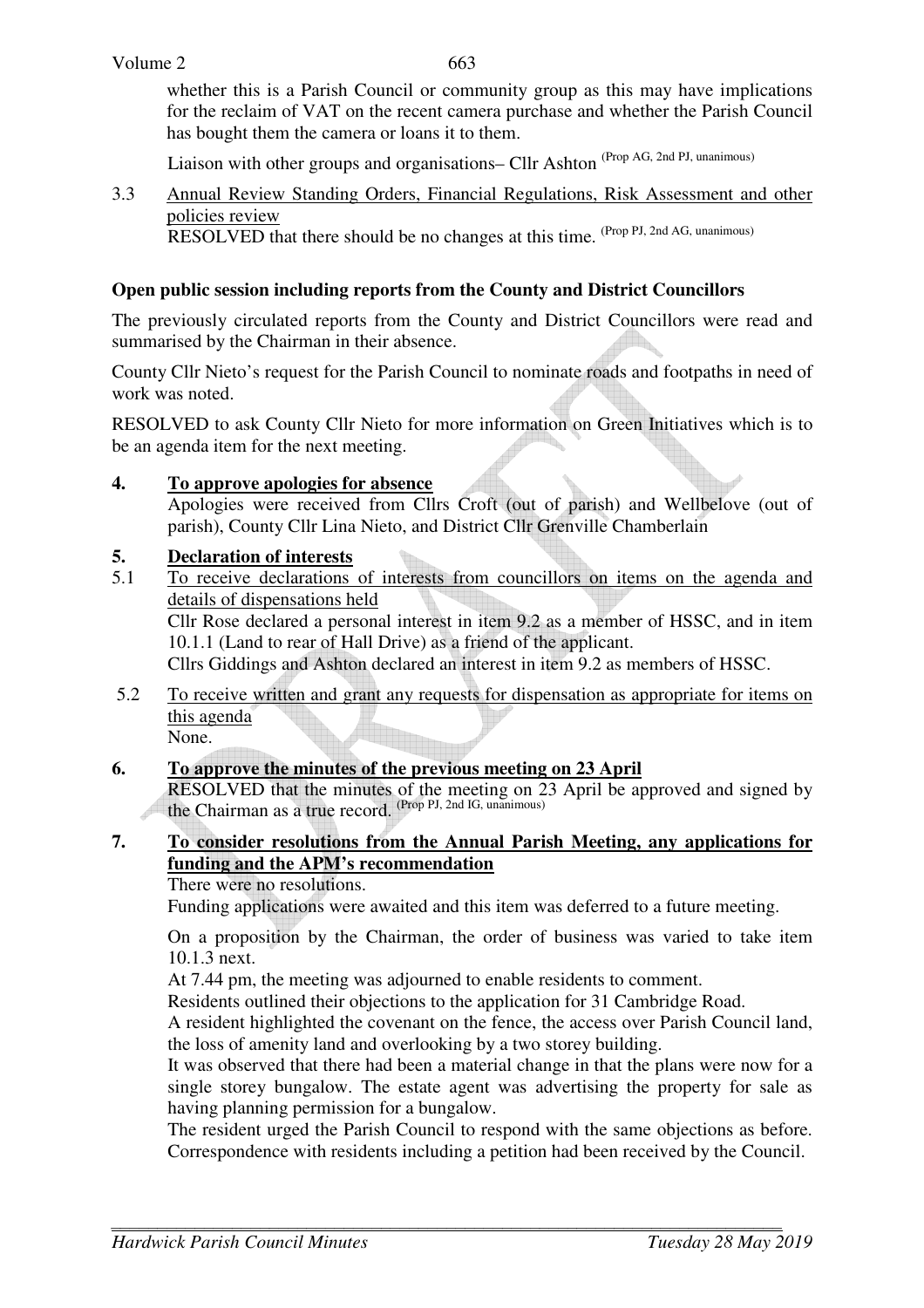Another resident indicated that several residents had complained to the estate agents, and that the statements in the applications were false or misleading. There were concerns that, whilst nothing was stated about access, the plans showed access in place.

 Another resident commented that they had seen a statement that there was contaminated land and had downloaded a copy, but this was not mentioned in the application.

The meeting re-convened at 7.54 pm.

10.1.3 S/1498/19/FL – 31 Cambridge Road – Outline planning permission with some matters reserved except for scale for a proposed erection of single storey bungalow

 RESOLVED that the Parish Council reiterates its previous comments made on S/0488/19/OL, namely that:

"Hardwick Parish Council considered the above application for Rear of 31 Cambridge Road, Hardwick and **objects** on the following grounds:

- 1) It overlooks 9 Sudeley Grove, Hardwick
- 2) Additional traffic into Sudeley Grove will cause issues with parking for the applicant and visitors, plus construction and delivery vehicles
- 3) There is a covenant on 31 Cambridge Road that states they must erect and maintain at all times a good and sufficient fence on the west and northern boundary.
- 4) Proposed access is currently on the Parish Council land which under no circumstances will it agree to."

The Parish Council asks that the application be referred to the Planning Committee. (Prop AG, 2nd PJ, unanimous)

RESOLVED to write to the architect to ask whether they are aware that the proposed access goes across Parish Council land, and to inform them that the Parish Council objects and is not willing to grant permission for access, and that outline planning permission has not been granted. A copy of the letter is to be sent to the estate agent.

The meeting was again adjourned at 8.03 pm and resumed at 8.06 pm after a resident commented on the planning consent for 31 Cambridge Road and observed that there was an unknown number of bedrooms in this new application.

The meeting was again briefly adjourned at 8.07 pm. Residents thanked the Parish Council for listening to their concerns. Six members of the public left the meeting. The meeting resumed at 8.07 pm.

#### **8. Matters arising and carried forward from the last or previous meetings for discussion/decisions**

8.1  $(4.1)$  CCTV – to consider reply from Police if received

 RESOLVED, given there had been no response from the Police that Cllr Ashton should raise the matter at the Neighbourhood Watch meeting which the Police will attend, if nothing is heard in the meantime.

- 8.2 (4.3) Emergency Plan update Cllr Giddings reported. RESOLVED that Cllr Giddings should draft the plan based on the information he has obtained to date, and bring the draft plan to a future meeting.
- 8.3 (4.4) Village pond to consider advice from CCC and Wildlife Trust ad any quotes received

RESOLVED to accept the quotation from RH Landscapes for approximately £350.00 for one day's work, to chop back trees and clean out the pond, with the work to be done in September or October. Cllr Gill is to meet the contractors on site to oversee the work. (Prop PJ, 2nd PA, unanimous)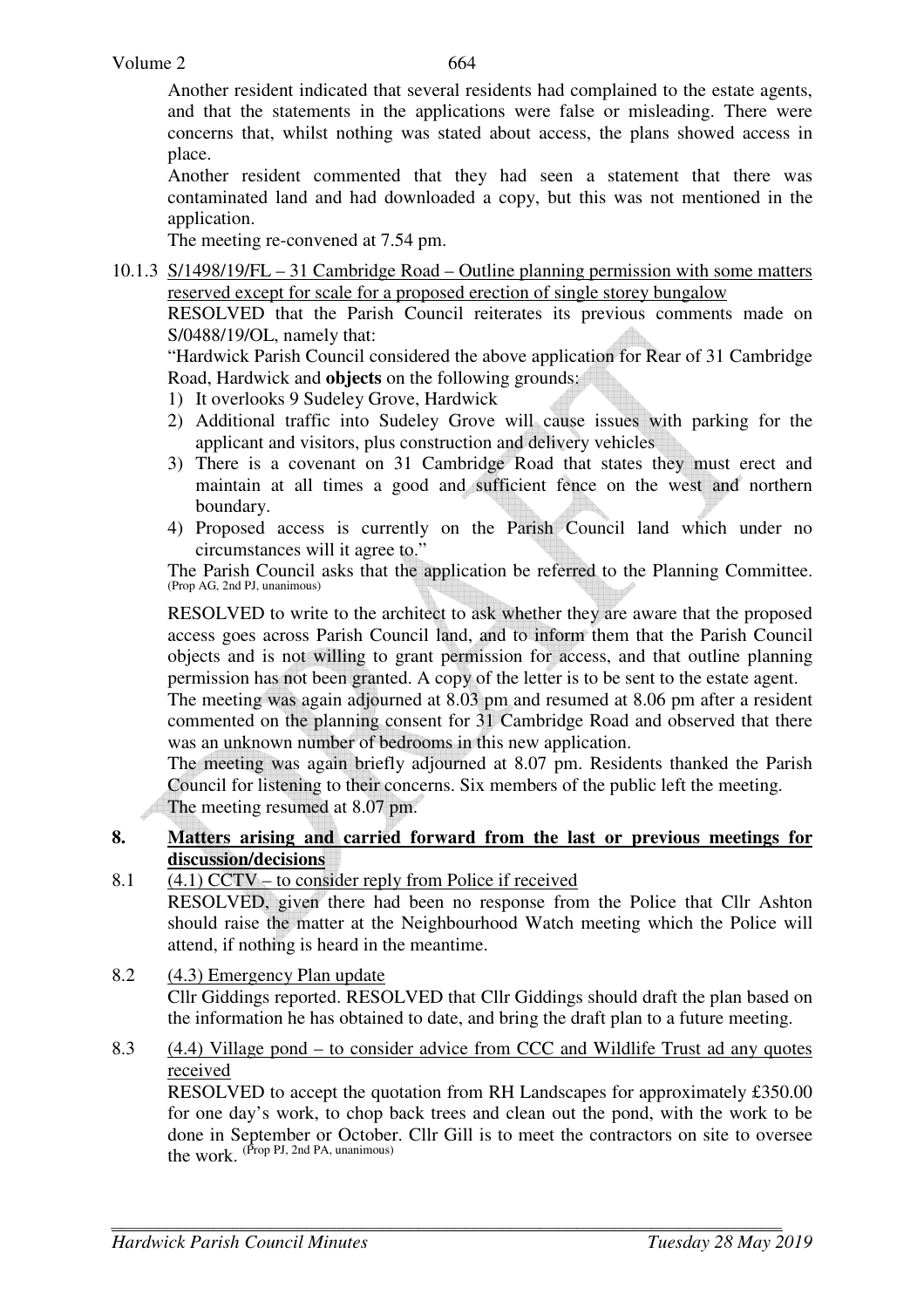665

RESOLVED to ask RH Landscapes once complete for a quotation to carry the work out annually.

8.4 (4.6) Maintenance of benches at Egremont Road

RESOLVED to accept Cllr Giddings's kind offer regarding the two benches in the Egremont Road play park area, to deal with the splinters by planning, apply wood stain at a materials cost of £20.00 to £30.00, and to place chippings supplied free of charge by Oakes and Watson at the base of the wooden frame.

RESOLVED that the Parish Council is willing to reimburse to him the costs of materials. (Prop AG, 2nd PJ, unanimous)

RESOLVED that Cllr Giddings should seek professional advice regarding maintenance of the oak bench near the Church and report back to the next meeting for further consideration.

8.5 (4.7) Volunteering under Duke of Edinburgh scheme – to consider what to take forward

RESOLVED to defer this item to the next meeting.

8.6 (4.8) Village notice board – to consider quotation for refurbishment if received

RESOLVED, given that the soft wood was structurally sound, to remove the pin board and use battens rather than screws. The same treatment as for the oak bench is to be used for the Portway notice board which is made of oak, and the board is to be edged with aluminium or wood.

RESOLVED to accept Cllr Giddings's kind offer to refurbish the Portway notice board and to reimburse to him the cost of materials. (Prop SR, 2nd AG, unanimous)

Any member observing out of date material on the notice boards may remove it.

8.7 (4.10) Surplus sports equipment on the Recreation Ground

RESOLVED that Cllr Ashton should liaise with the Sports Clubs regarding the broken goals, old wheels and other items in the undergrowth, and the 5 a side goals by the Pavilion container, and ask them to remove the old boot scraper on the recreation ground in front of the pavilion. (Prop AG, 2nd PJ, unanimous)

Cllr Giddings left the meeting briefly at 8.42 pm and returned at 8.45 pm.

- 8.8 (5.4) To consider SCDC response on Mobile Warden Scheme Noted.
- 8.9 (8.2) To consider report and recommendation on Worcester Avenue play area wall repairs

 RESOLVED to defer this item to the next meeting to enable Cllr Wellbelove to take part.

8.10 (9) Comberton Greenways

 RESOLVED to note that the Greater Cambridge Partnership's report did not address the concerns expressed at the parish meeting that they did not consult with Hardwick. The Greater Cambridge Partnership had agreed in principle to attend a meeting and a date was awaited.

RESOLVED that Cllr Rose should draft a response to the Comberton Greenway report for consideration at the next meeting.

#### **9. Correspondence/communications received**

9.1 To consider correspondence on outstanding invoice from Herts & Cambs Ground Maintenance

 RESOLVED to respond that as a result of their abrupt departure with no notice given, the Parish Council incurred expenditure rectifying the position and putting in place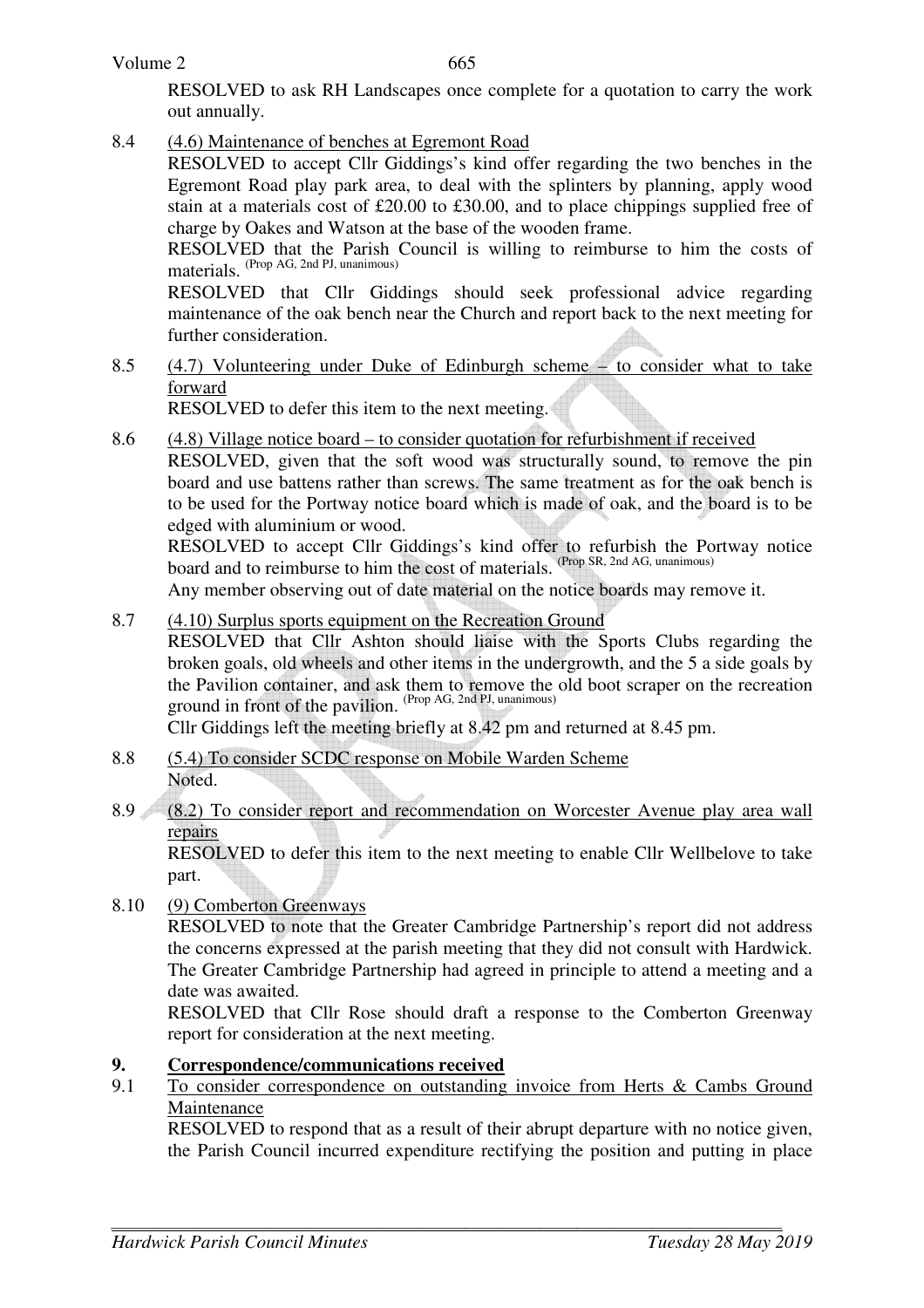666

another contractor. (Prop AG, 2nd DW, unanimous) Cllr Rose is to draft the letter for the Clerk to send.

9.2 Break in at the Hardwick Sports and Social Club

 RESOLVED, having considered correspondence from the Secretary at teh Hardwick Sports and Social Club, that the Parish Council should cover the cost of the damage to the doors but only progress an insurance claim if the cost is greater than twice the excess.

9.3 Resident – Children's den building in open space by Sudeley Grove The Chairman verbally reported on his site visit. RESOLVED that no action is to be taken at this time.

### **10. Planning Applications and Decision notices and tree works applications**

10.1 Planning applications received since the last meeting

10.1.1 S/1331/19/FL – Land to rear of 18 Hall Drive – Approval of matters reserved for access, appearance, landscaping, layout and scale following outline planning permission S/1549/15/OL for construction of detached dwelling and detached garage Cllr Rose, having previously declared an interest in this item, left the meeting at 9.10 pm. RESOLVED that the Parish Council makes no recommendation. (Prop AG, 2nd PJ, unanimous)

Cllr Rose re-joined the meeting at 9.13 pm.

- 10.1.2 S/1482/19/FL 17 Lambourn Road Proposed single storey front and rear extensions linked by a section of raised roof RESOLVED to support the application. (Prop AG, 2nd PJ, carried with 1 abstention)
- 10.1.3 S/1498/19/OL 31 Cambridge Road Outline planning permission with some matters reserved except for scale for a proposed erection of single storey bungalow Taken earlier.
- 10.1.4 S/1644/19/NM Agricultural field west of Grace Crescent Non-material amendment of planning permission S/4551/17/RM Noted.
- 10.1.5 S/1645/19/VC Agricultural field west of Grace Crescent Variation of condition 2 (Materials) of planning permission S/4551/17/RM RESOLVED to make no recommendation. (Prop SR, 2nd PJ, unanimous)
- 10.2 SCDC Decision Notices
- 10.2.1 S/0884/19/VC 339 St Neots Road Variation of Condition 2 (approved plans) of planning permission S/2665/17/FL for erection of two family dwellings – Permission granted.
- 10.2.2 S/0264/19/FL 114-116 Limes Road Conversion of two dwellings into one to enable home disability adaptions with single storey rear extension – Permission granted.
- 10.2.3 S/1035/19/FL 101 Bramley Way First floor extension above existing ground floor – Permission granted.
- 10.2.4 S/1082/19/AD Land east of Highfields Road 1x stack sign advertisement Permission granted.
- 10.2.5 S/0568/19/AD 175 St Neots Road Erection of a single illuminated fascia sign Permission granted.
- 10.3 Tree Works Applications
- 10.3.1 S/1647/19/TP 51 Cambridge Road RESOLVED to make no response.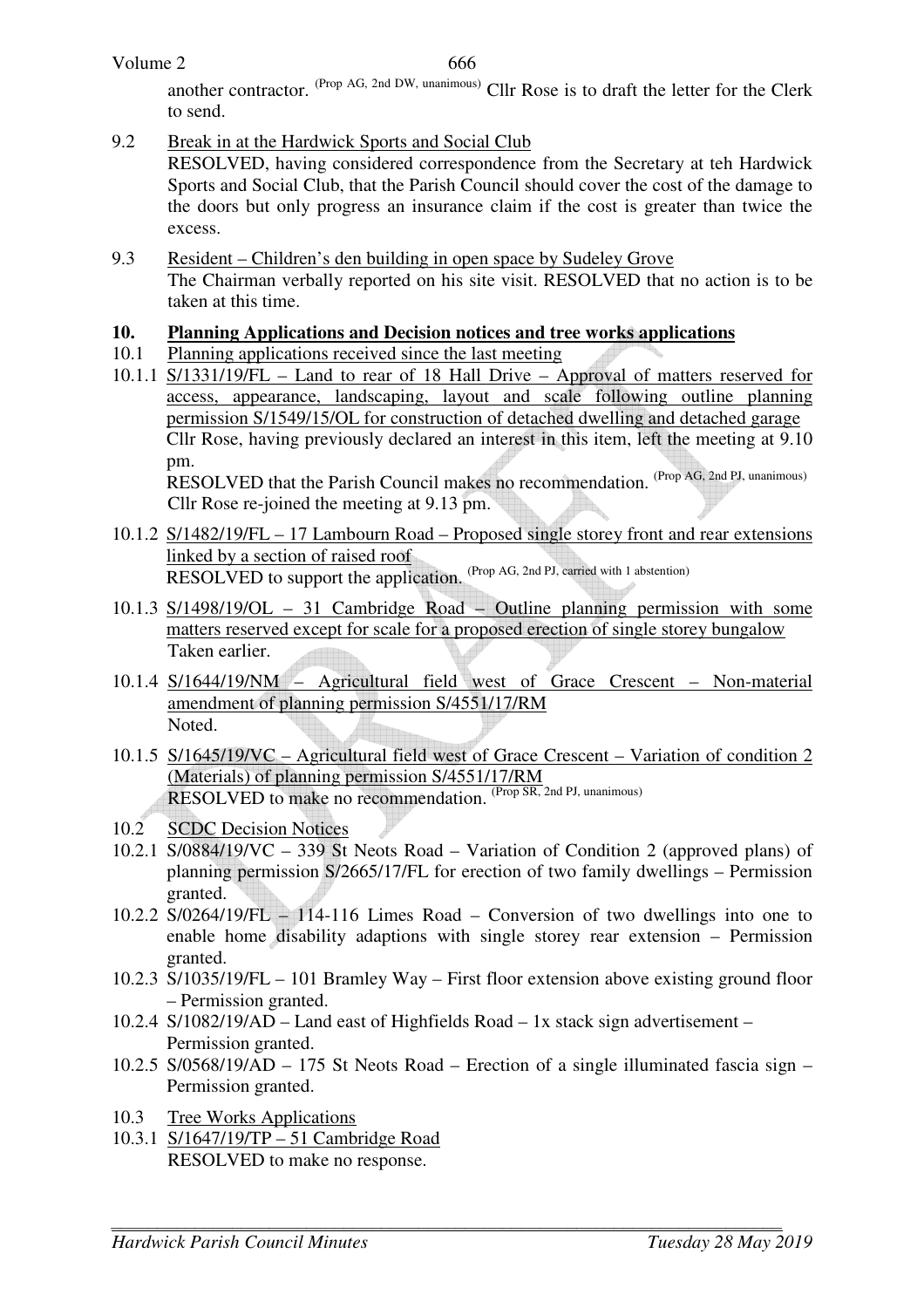Volume 2

667

10.3.2 S/1684/19/TC – Blue Lion, Main Street (whitebeam, tree of heaven) RESOLVED to make no response.

# **11. Members reports and items for information only**

- 11.1 New Housing Developments and Planning Obligations
	- Cllr Rose reported that a brochure for Meridian Fields had been produced. Four dwellings had been built and two offers had been made. The trigger for the S106 payment is the first occupation. Cllr Rose reported on communications with James Fisher, SCDC S106 Officer, and that he had sent Mr Fisher the Trustees' statement which had previously been sent to SCDC. The house prices were up to £750,000. A Community Centre Working Group meeting had been arranged for June.
- 11.2 Grace Crescent S106 financial provisions
	- Cllr Giddings left the meeting briefly at 9.38 pm and returned at 9.41 pm.

Cllr Ashton reported on the Grace Crescent S106 provision and spoke to his paper circulated before the meeting. It was noted that the Parish Council would need to await the S106 monies from both developments before some of the projects could start.

RESOLVED that Cllr Rose should check with James Fisher of SCDC who would be the beneficiary of the funds for street lighting.

RESOLVED that Cllr Ashton should expand on his report to include the St Neots Road development in his S106 table.

Cllr Giddings left the meeting and did not return.

# **12. Finance, procedure and risk assessment**

12.1 To consider any quotes for urgent work required because of risk and Clerk's use of delegated powers

 RESOLVED to note that the Clerk used her delegated powers to contract RPM to attend to the concrete at the Egremont Road Play Area reported at the last meeting.

- 12.2 To receive play areas and skate park inspection reports The play inspection reports were received and noted.
- 12.3 To consider the RoSPA report RESOLVED to defer this item to the next meeting.

## 12.4 To receive the financial report and approve the payment of bills

RESOLVED that the payments as listed in the finance report should be paid, plus CCC (Streetlights energy) £2008.03. (Prop PJ, 2nd AG, unanimous)

| Salary                                                                   | £90.36   |
|--------------------------------------------------------------------------|----------|
| Salary                                                                   | £148.90  |
| <b>NEST</b> (Pension) (DD)                                               | £173.53  |
| Victoire Press (Village Plan printing)                                   | £1500.00 |
| RH Landscapes (Grass cutting)                                            | £906.00  |
| CAPALC (Affiliation fee)                                                 | £529.87  |
| LGS Services (Admin support)                                             | £1353.81 |
| Playsafety Ltd (RoSPA inspection)                                        | £411.00  |
| X2 Connect (Phone box paint)                                             | £109.59  |
| RPM (Play equipment repair)                                              | £192.00  |
| <b>LCPAS</b> (Internal audit)                                            | £200.00  |
| Credits, including pitch hire fees and receipt of the precent were noted |          |

Credits, including pitch hire fees and receipt of the precept, were noted.

RESOLVED to specify debtors separately on the income and expenditure statements next year.

12.5 To consider the Internal Auditor's report if received